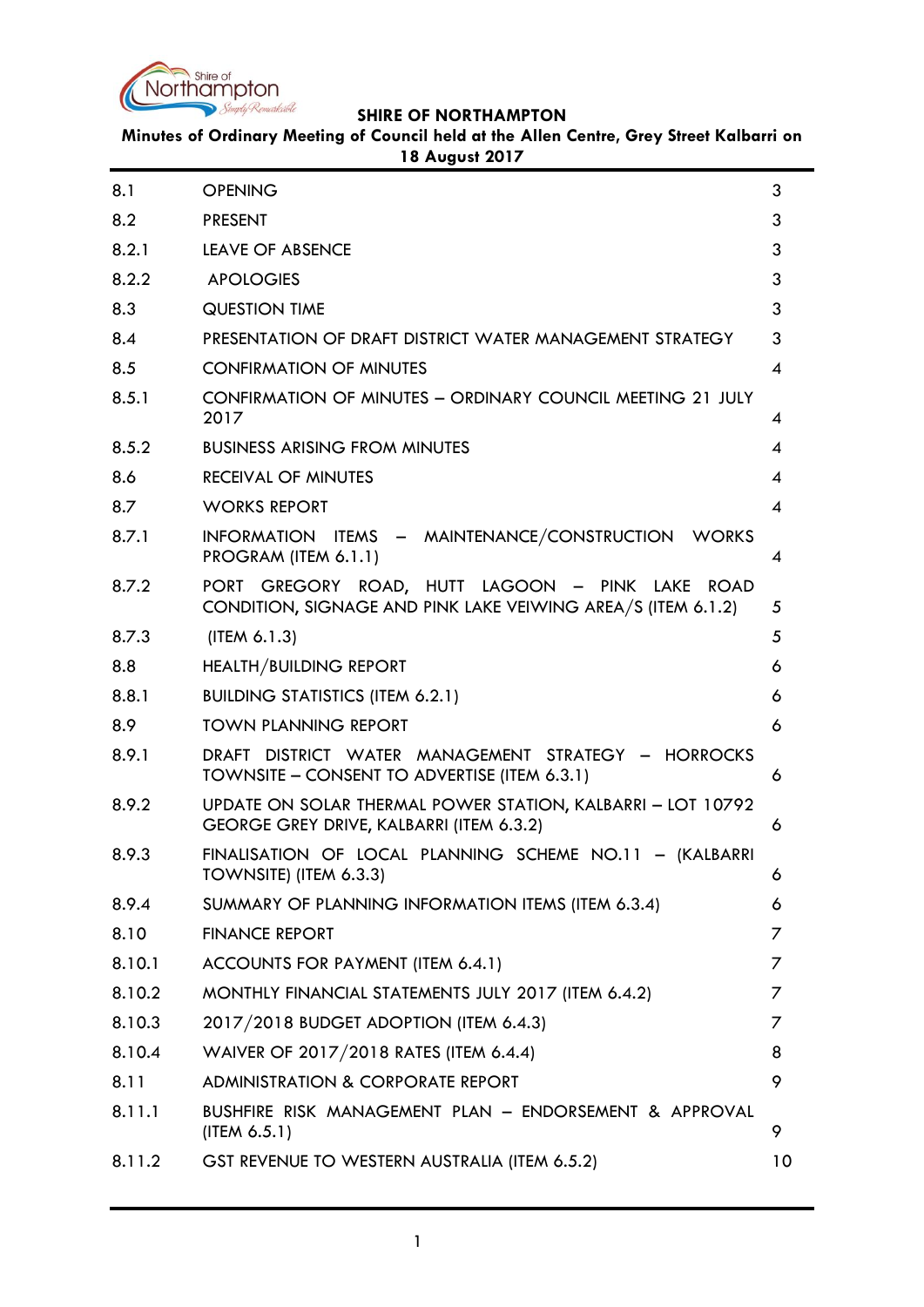

|        | Minutes of Ordinary Meeting of Council held at the Allen Centre, Grey Street Kalbarri on<br>18 August 2017 |    |
|--------|------------------------------------------------------------------------------------------------------------|----|
| 8.11.3 | ROAD DEDICATION - HEAVY VEHICLE REST AREA (ITEM 6.5.3)                                                     | 10 |
| 8.11.4 | CANCER COUNCIL UV METERS (ITEM 6.5.4)                                                                      | 10 |
| 8.11.5 | SPORTS SCHOLARSHIP APPLICATION (ITEM 6.5.5)                                                                | 11 |
| 8.11.6 | COMMUNITY SPORT & RECREATION FACILITIES FUND APPLICATION<br>(ITERA 6.5.6)                                  | 11 |
| 8.11.7 | REQUEST FOR EXEMPTION OF RATE INTEREST PENALTY (ITEM 6.5.7)                                                | 11 |
| 8.12   | SHIRE PRESIDENT'S REPORT                                                                                   | 12 |
| 8.13   | DEPUTY SHIRE PRESIDENT'S REPORT                                                                            | 12 |
| 8.14   | <b>COUNCILLORS' REPORTS</b>                                                                                | 12 |
| 8.14.1 | <b>CR SUCKLING</b>                                                                                         | 12 |
| 8.14.2 | <b>CR PIKE</b>                                                                                             | 12 |
| 8.14.3 | <b>CR CARSON</b>                                                                                           | 12 |
| 8.15   | <b>INFORMATION BULLETIN</b>                                                                                | 13 |
| 8.16   | <b>NEW ITEMS OF BUSINESS</b>                                                                               | 13 |
| 8.17   | <b>NEXT MEETING OF COUNCIL</b>                                                                             | 13 |
| 8.18   | <b>CLOSURE</b>                                                                                             | 13 |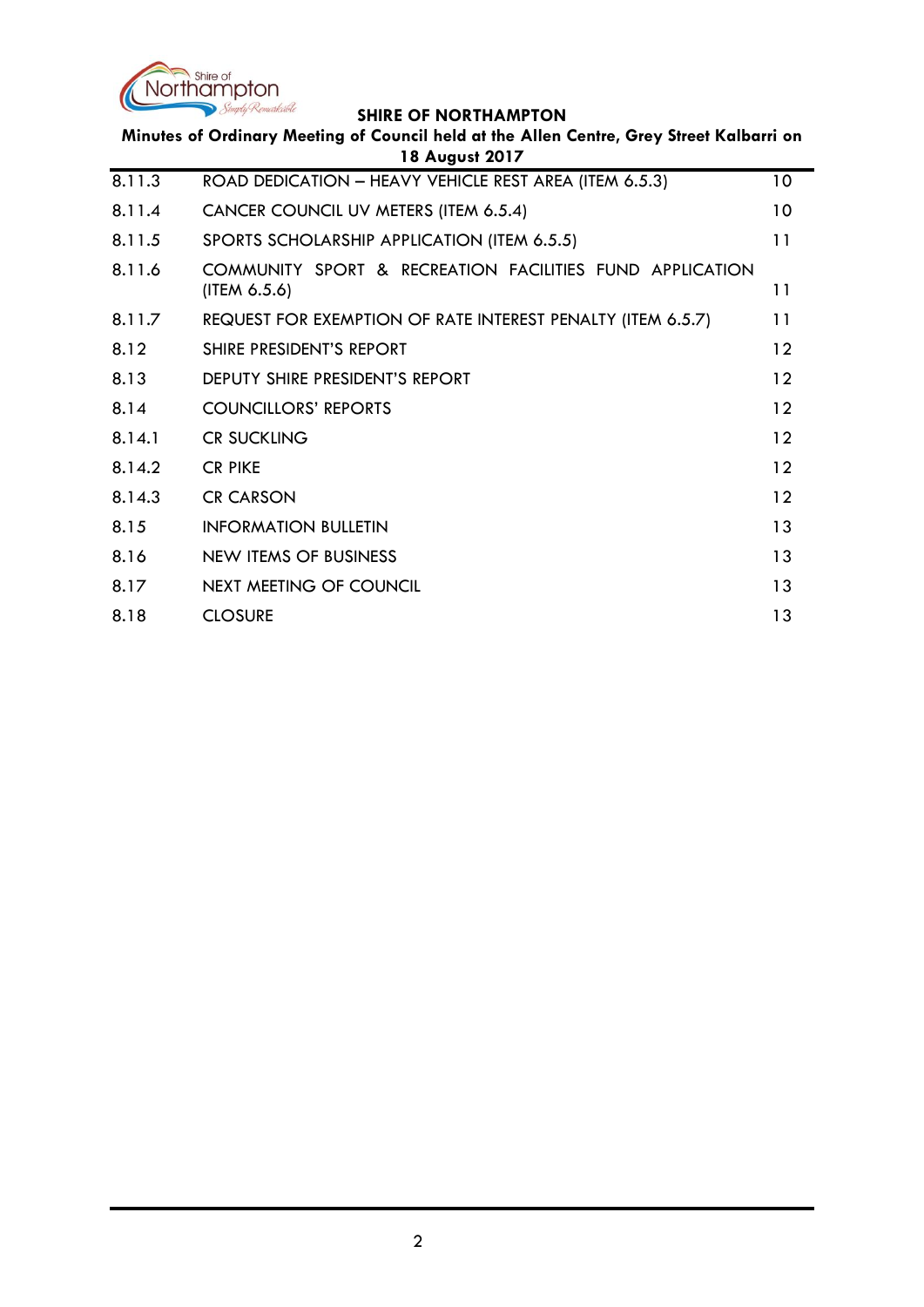

**Minutes of Ordinary Meeting of Council held at the Allen Centre, Grey Street Kalbarri on 18 August 2017**

### <span id="page-2-0"></span>**8.1 OPENING**

The President thanked all Councillors, staff and members of the gallery present for their attendance and declared the meeting open at 1.00pm.

## <span id="page-2-1"></span>**8.2 PRESENT**

| Cr C Simkin                | President                          | Northampton Ward |
|----------------------------|------------------------------------|------------------|
| Cr M Scott                 | <b>Vice President</b>              | Kalbarri Ward    |
| Cr T Carson                |                                    | Northampton Ward |
| Cr D Stanich               |                                    | Northampton Ward |
| Cr R Suckling              |                                    | Northampton Ward |
| Cr S Stock-Standen         |                                    | Northampton Ward |
| Cr D Pike                  |                                    | Kalbarri Ward    |
| Cr S Krakouer              |                                    | Kalbarri Ward    |
| Mr Garry Keeffe            | <b>Chief Executive Officer</b>     |                  |
| <b>Mr Grant Middleton</b>  | Deputy Chief Executive Officer     |                  |
| Mr Glenn Bangay            | <b>Principal Building Surveyor</b> |                  |
| Mr Neil Broadhurst         | Manager of Works                   |                  |
| <b>Mrs Hayley Williams</b> | <b>Principal Planner</b>           |                  |
| <b>Mrs Deb Carson</b>      | <b>Planning Officer</b>            |                  |

### <span id="page-2-2"></span>8.2.1 LEAVE OF ABSENCE

Nil

### <span id="page-2-3"></span>8.2.2 APOLOGIES

Nil

### <span id="page-2-4"></span>**8.3 QUESTION TIME**

No questions put to Council.

# <span id="page-2-5"></span>**8.4 PRESENTATION OF DRAFT DISTRICT WATER MANAGEMENT STRATEGY**

Mr Shane McSweeney of RPS Group (being the consultants engaged to undertake a Horrocks District Water Management Strategy), gave a presentation to Council regarding their water management investigations and the different options identified (and estimated costs) to service the townsite and future expansion areas of Horrocks with water and wastewater.

Mr Shane McSweeney departed the meeting at 1:35pm.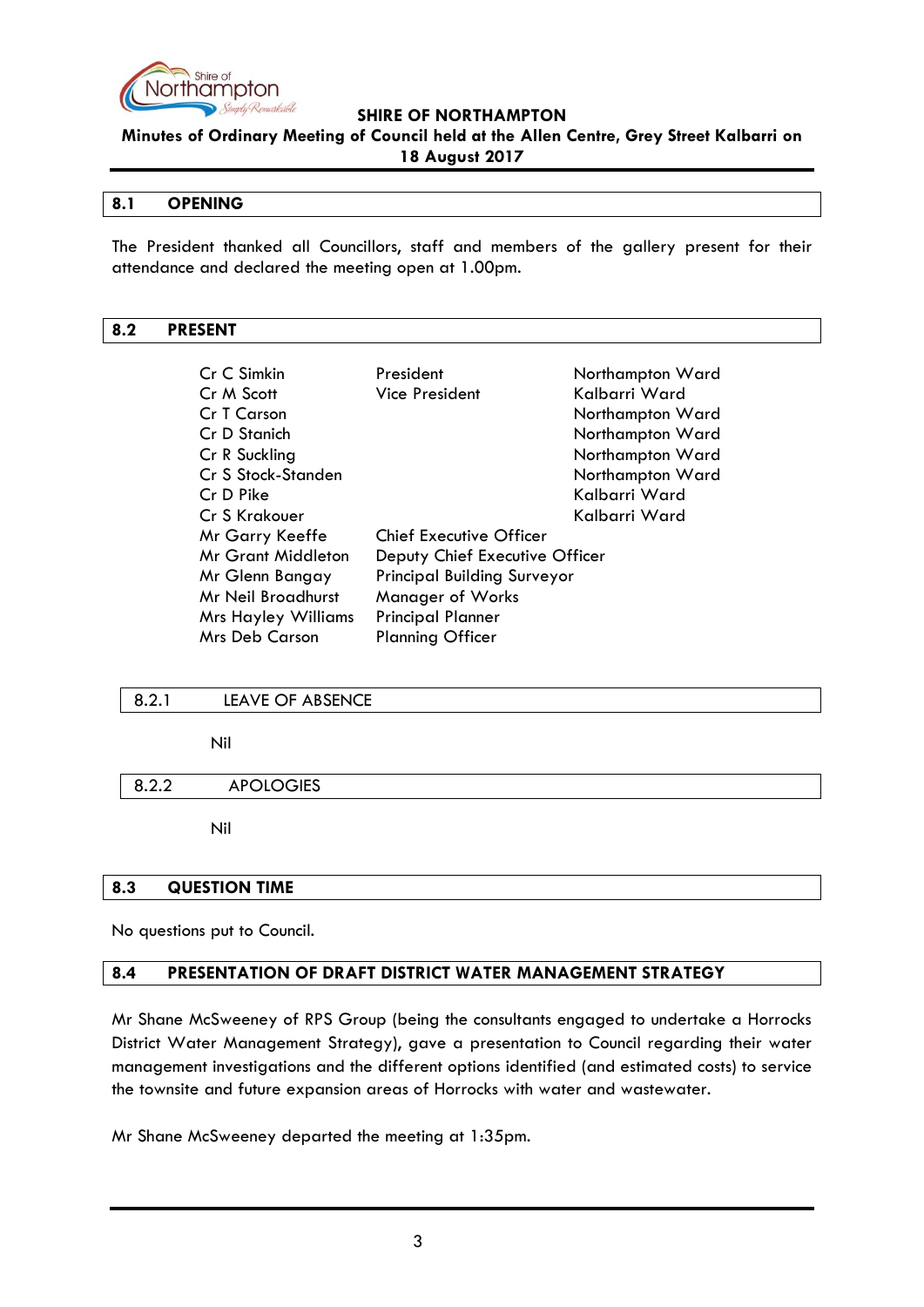

**Minutes of Ordinary Meeting of Council held at the Allen Centre, Grey Street Kalbarri on 18 August 2017**

## <span id="page-3-1"></span><span id="page-3-0"></span>**8.5 CONFIRMATION OF MINUTES**

8.5.1 CONFIRMATION OF MINUTES – ORDINARY COUNCIL MEETING 21 JULY 2017

Moved Cr KRAKOUER, seconded Cr SCOTT

That the minutes of the Ordinary Meeting of Council held on the 21st July 2017 be confirmed as a true and correct record.

CARRIED 8/0

### <span id="page-3-2"></span>8.5.2 BUSINESS ARISING FROM MINUTES

Minute 7.8.1 Proposed Solar Thermal Plant

CEO advised of outcome of the State Administrative Tribunal hearing held 9.30am on the 18 August 2017. SAT has instructed Council to request the advisors from the Department of Water and Environmental Regulation to meet with the consultants of the proponents to discuss their short comings in their noise assessment. Should that meeting not occur, due to the Department not being compelled to attend, then a direction hearing will be held to determine the matter.

# <span id="page-3-3"></span>**8.6 RECEIVAL OF MINUTES**

Moved Cr SCOTT, seconded Cr SUCKLING

That the minutes of the Budget Meeting held on the 28<sup>th</sup> July 2017 be confirmed as a true and correct record.

CARRIED 8/0

### <span id="page-3-5"></span><span id="page-3-4"></span>**8.7 WORKS REPORT**

8.7.1 INFORMATION ITEMS – MAINTENANCE/CONSTRUCTION WORKS PROGRAM (ITEM 6.1.1)

Noted

Mrs Debbie Carson departed the meeting at 1:48pm, returning at 1:49pm.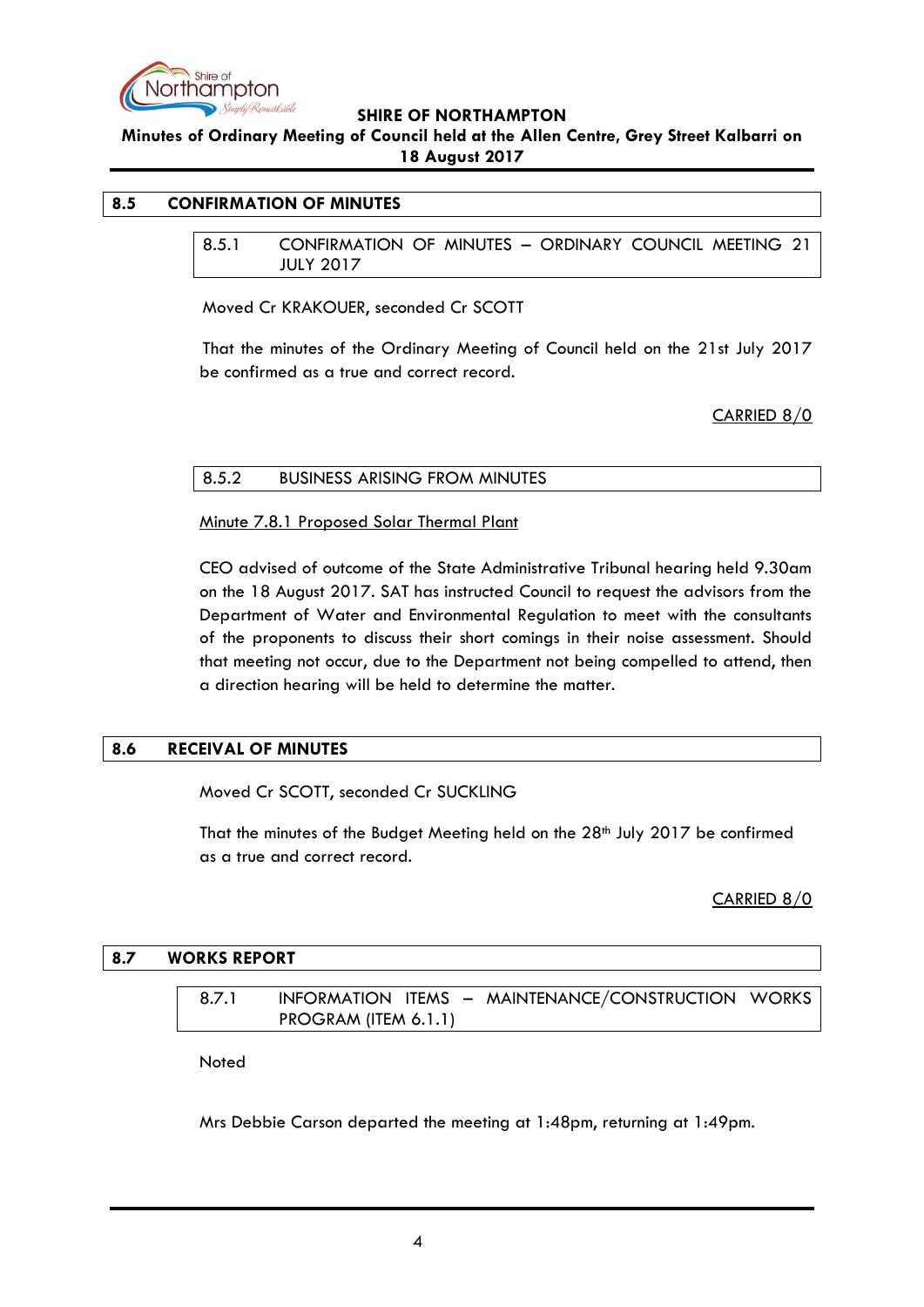

## <span id="page-4-0"></span>**Minutes of Ordinary Meeting of Council held at the Allen Centre, Grey Street Kalbarri on 18 August 2017**

8.7.2 PORT GREGORY ROAD, HUTT LAGOON – PINK LAKE ROAD CONDITION, SIGNAGE AND PINK LAKE VEIWING AREA/S (ITEM 6.1.2)

Moved Cr SCOTT, seconded Cr SUCKLING

That Council direct management to;

- 1. Formally approach Main Roads to undertake a review of the general speed zoning within the area with a view to reduce the speed limit in the general area;
- 2. Undertake works to investigate, design and estimate works for future budget consideration to improve the existing parking / viewing area for the Pink Lake area; and
- 3. Install suitable directional and advanced warning signs to direct traffic to the viewing parking area.

CARRIED 8/0

### <span id="page-4-1"></span>8.7.3 (ITEM 6.1.3)

Cr Scott raised the issue of the poor condition of Von Bibra Road, with a road accident having occurred there recently. Shire staff advised that historically, a substandard quality road base was used in the original construction of the road by the developer which has contributed to the existing road condition. Cr Scott asked what could be done to improve the road to an acceptable standard for the single landowner access road.

Moved Cr SCOTT, seconded Cr PIKE

That:

- 1. Von Bibra Road be given routine grading maintenance; and
- 2. The upgrade of Von Bibra Road, to a 6 metre wide gravel surface, be costed and listed for future budget consideration.

# CARRIED 8/0

Mr Neil Broadhurst departed the meeting at 2:13pm.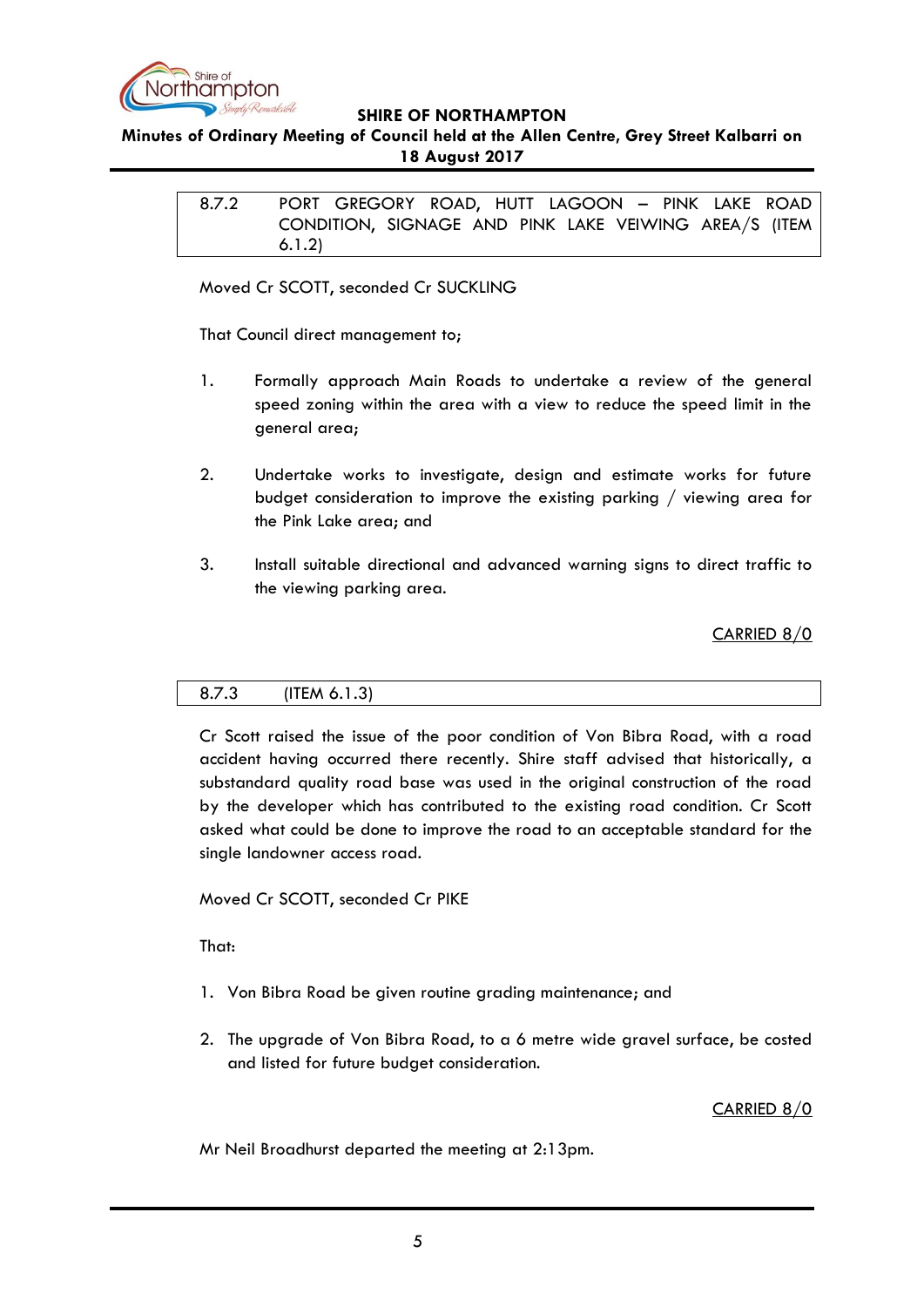

**Minutes of Ordinary Meeting of Council held at the Allen Centre, Grey Street Kalbarri on 18 August 2017**

### <span id="page-5-1"></span><span id="page-5-0"></span>**8.8 HEALTH/BUILDING REPORT**

8.8.1 BUILDING STATISTICS (ITEM 6.2.1)

Noted

Mr Glenn Bangay departed the meeting at 2:15pm.

### <span id="page-5-3"></span><span id="page-5-2"></span>**8.9 TOWN PLANNING REPORT**

8.9.1 DRAFT DISTRICT WATER MANAGEMENT STRATEGY – HORROCKS TOWNSITE – CONSENT TO ADVERTISE (ITEM 6.3.1)

Moved Cr STOCK-STANDEN, seconded Cr SUCKLING

That Council endorse the Draft District Water Management Strategy for Horrocks Townsite for advertising purposes only.

CARRIED 8/0

<span id="page-5-4"></span>

| 8.9.2 | UPDATE ON SOLAR THERMAL POWER STATION, KALBARRI - LOT |
|-------|-------------------------------------------------------|
|       | 10792 GEORGE GREY DRIVE, KALBARRI (ITEM 6.3.2)        |

Noted

<span id="page-5-5"></span>

| 8.9.3 | FINALISATION OF LOCAL PLANNING SCHEME NO.11 - (KALBARRI |
|-------|---------------------------------------------------------|
|       | TOWNSITE) (ITEM 6.3.3)                                  |

Noted

<span id="page-5-6"></span>8.9.4 SUMMARY OF PLANNING INFORMATION ITEMS (ITEM 6.3.4)

Noted

Mrs Hayley Williams departed the meeting at 2:29pm.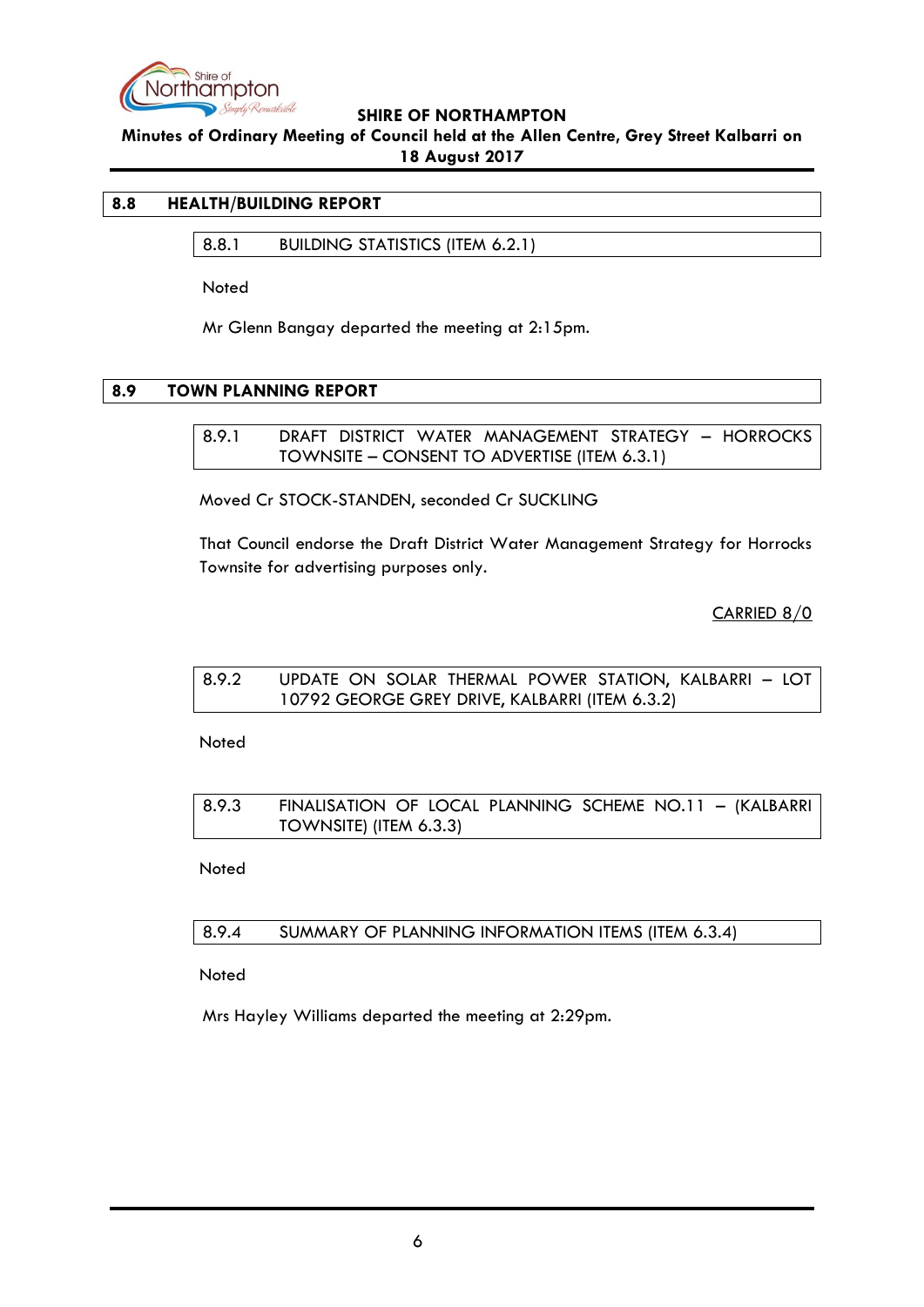

### **Minutes of Ordinary Meeting of Council held at the Allen Centre, Grey Street Kalbarri on 18 August 2017**

## <span id="page-6-1"></span><span id="page-6-0"></span>**8.10 FINANCE REPORT**

## 8.10.1 ACCOUNTS FOR PAYMENT (ITEM 6.4.1)

Moved Cr CARSON, seconded Cr STANICH

That Municipal Fund Cheques 21245 to 21258 inclusive totalling \$45,145.90, Municipal EFT payments numbered EFT16647 to EFT16753 inclusive totalling \$926,702.00, Trust Fund Cheques 2217 to 2222, totalling \$10,038.69 be passed for payment and the items therein be declared authorised expenditure.

# CARRIED BY AN ABSOLUTE MAJORITY 8/0

# <span id="page-6-2"></span>8.10.2 MONTHLY FINANCIAL STATEMENTS JULY 2017 (ITEM 6.4.2)

Moved Cr CARSON, seconded Cr SIMKIN

That Council adopts the Monthly Financial Report for the period ending 31 July 2017.

CARRIED 8/0

# <span id="page-6-3"></span>8.10.3 2017/2018 BUDGET ADOPTION (ITEM 6.4.3)

Council also considered Late Item 6.4.5, being advice from the WA Grants Commission that a reduction in the Council Financial Assistance Grant and Untied Road Grant of \$90,854 which requires a change in the adoption of the 2017/18 Budget.

### Moved Cr SCOTT, seconded Cr STANICH

That Council in accordance with section 6.2 of the Local Government Act 1995, subject to removing the provision of \$92,681 for transfer to the Plant Reserve Fund, adopts the 2017/2018 budget as presented inclusive of the following:

### Statement of Comprehensive Income

Statement of comprehensive income as detailed on pages 2-3 of the budget for the 2017/2018 financial year showing the projected "Total Comprehensive Income" amount of -\$13,714.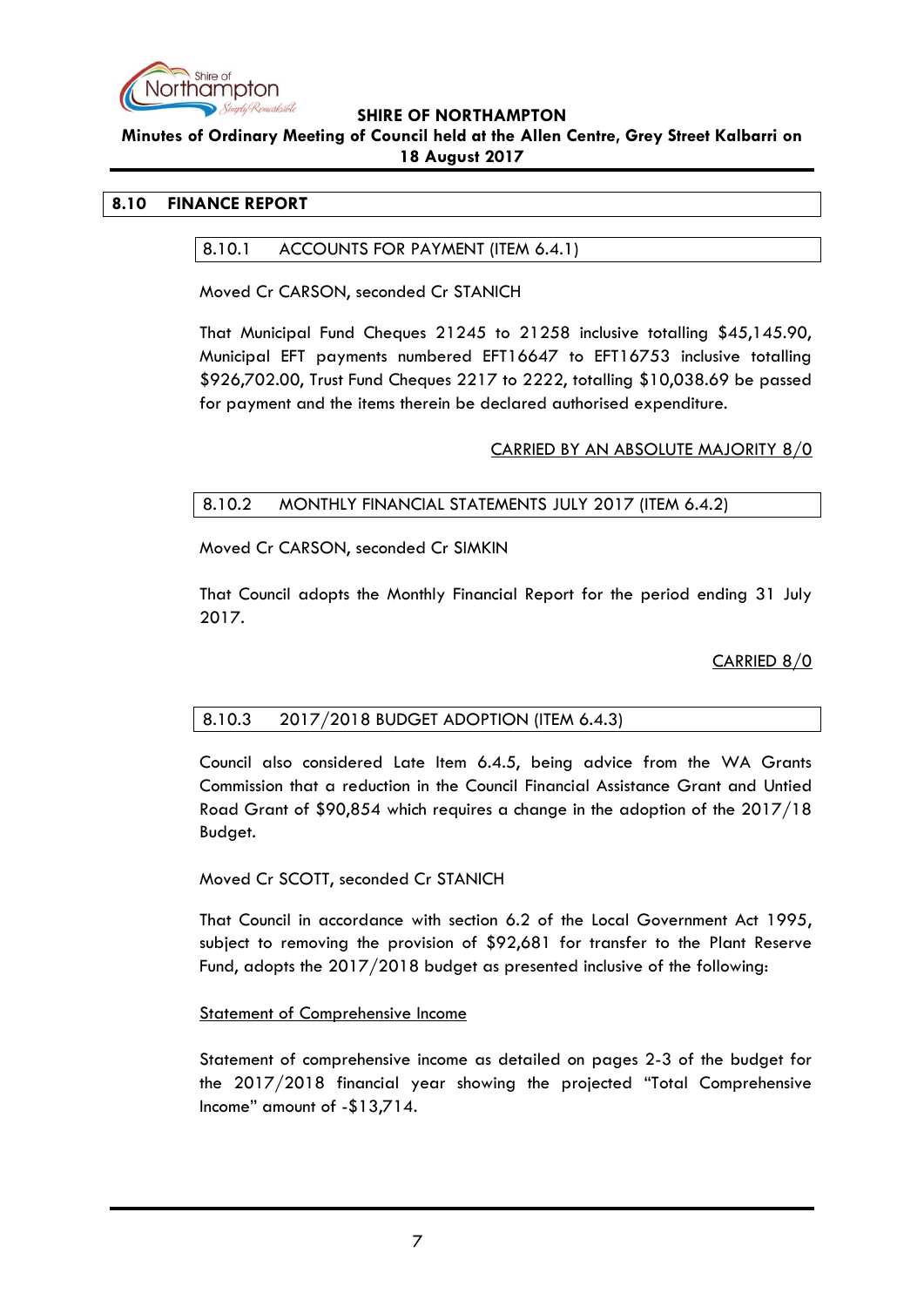

# **SHIRE OF NORTHAMPTON Minutes of Ordinary Meeting of Council held at the Allen Centre, Grey Street Kalbarri on 18 August 2017**

# Statement of Cash Flows

Statement of Cash Flows detailed on page 4 of the budget for the 2017/20 18 financial year showing a projected "Cash and Cash Equivalents at the End of the year" totaling \$2,838,379.

# Rate Setting Statement

Rates Setting Statement detailed on page 6 of the budget for the 2017/2018 financial year showing a "Net current assets at start of financial year" totaling \$649,494 from 2016/17.

# **Statutory Budget**

Statutory Budget detail for 2017/2018 as presented on pages 6 to 35.

# 2017/2018 Budget By Schedule Format

Detailed Schedule Budget format for 2017/2018 detailed on pages 1 to 137 of the supplementary information to the budget document showing a balanced budget totaling \$10,809,628.

# CARRIED BY AN ABSOLUTE MAJORITY 8/0

# <span id="page-7-0"></span>8.10.4 WAIVER OF 2017/2018 RATES (ITEM 6.4.4)

Moved Cr SUCKLING, seconded Cr KRAKOUER

That Council in accordance with section 6.47 of the Local Government Act 1995:

1. Waive the rates on the following lessees for the 2017/2018 financial year:

- Northampton Bowling Club Lot 39 Hampton Road Northampton;
- Northampton Golf Club Portion of Reserve 23432 and Crown Grant in Trust Volume 1620 Folio 052;
- Northampton Community Centre Portion of Reserve 23432
- Kalbarri Camp and Community Hall Kalbarri Town Lot 468 Reserve No 35559.
- Kalbarri Golf and Bowling Club part of Reserve No 30953;
- Kalbarri Sport and Recreation Club part of Reserve No 25447.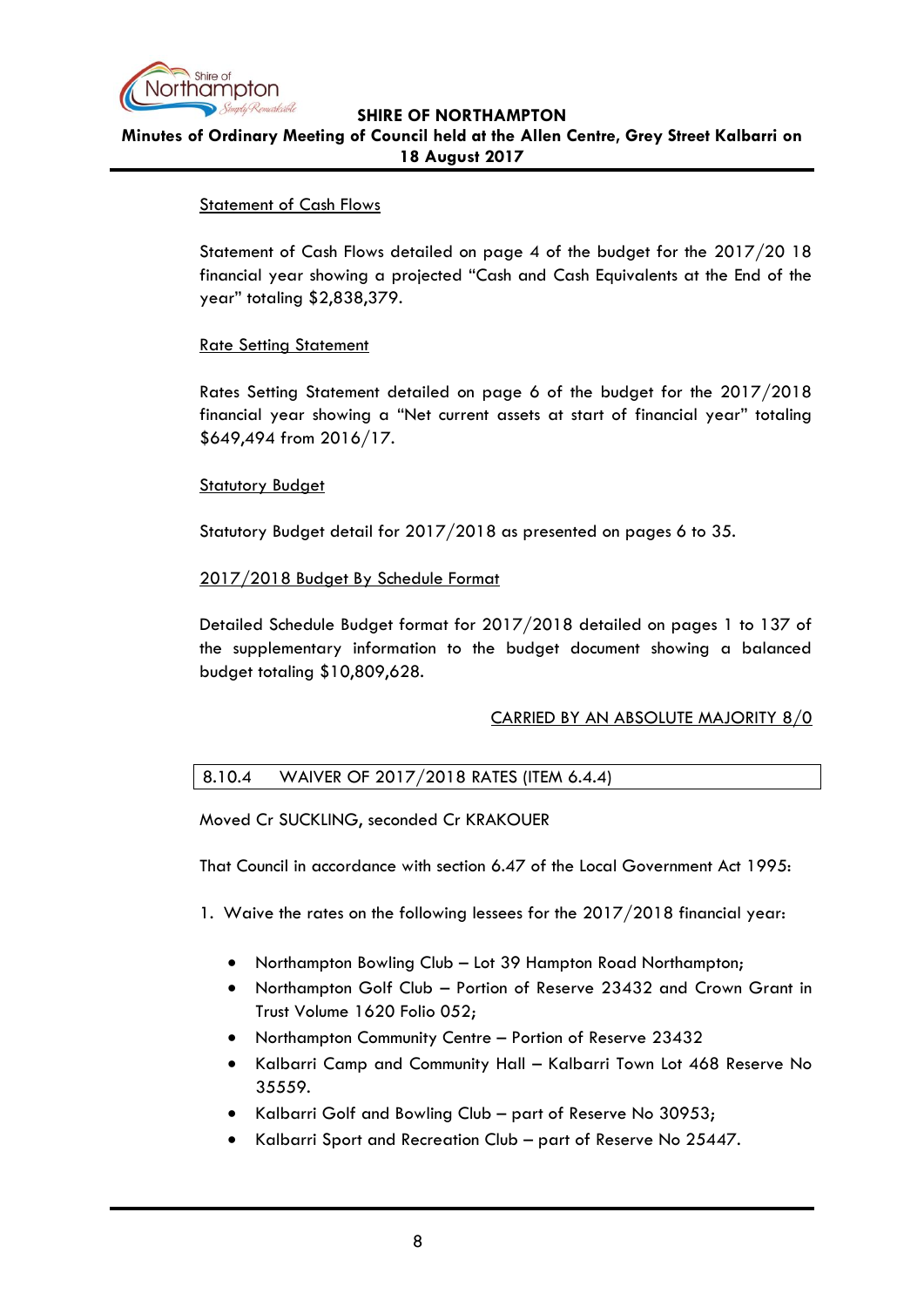

**Minutes of Ordinary Meeting of Council held at the Allen Centre, Grey Street Kalbarri on 18 August 2017**

- Kalbarri Occasional Childcare Centre Lot 233 and 232 Smith Street, Kalbarri.
- Edna Bandy Centre Reserve 2038, Stephen Street Northampton
- Old School Community Centre Lot 475, Stephen Street Northampton
- Binnu Tennis Club Reserve 23699, Northwest Coastal Highway, Binnu
- Doctors Surgery 51 (lot 29) Robinson Street, Northampton
- Doctors Surgery 24 (lot 833) Hackney Street, Kalbarri
- LIA Units 1 4 lot 83 Kitson Circuit, Northampton
- Kalbarri Town Talk Lot 175 Kaiber Street, Kalbarri
- Horrocks Community Centre Lot 9501 North Court Horrocks
- 2. Waive the rates on the following aged care accommodation:
	- Pioneer Lodge Inc Lot 7 Robinson Street, Northampton; and
	- Department of Housing and the Shire of Northampton Lot 1001 Hackney Street, Kalbarri.

# CARRIED BY AN ABSOLUTE MAJORITY 8/0

# <span id="page-8-1"></span><span id="page-8-0"></span>**8.11 ADMINISTRATION & CORPORATE REPORT**

# 8.11.1 BUSHFIRE RISK MANAGEMENT PLAN – ENDORSEMENT & APPROVAL (ITEM 6.5.1)

Moved Cr SCOTT, seconded Cr STANICH

That the Council endorse and approve the Shire of Northampton Bushfire Risk Management Plan (BRM Plan) as presented in the Attachment Booklet – August 2017. This is a requirement under the State Hazard Plan for Fire (Westplan Fire) for Shires that are exposed to a significant bushfire risk as mentioned in section 1.1 of the BRM Plan.

CARRIED 8/0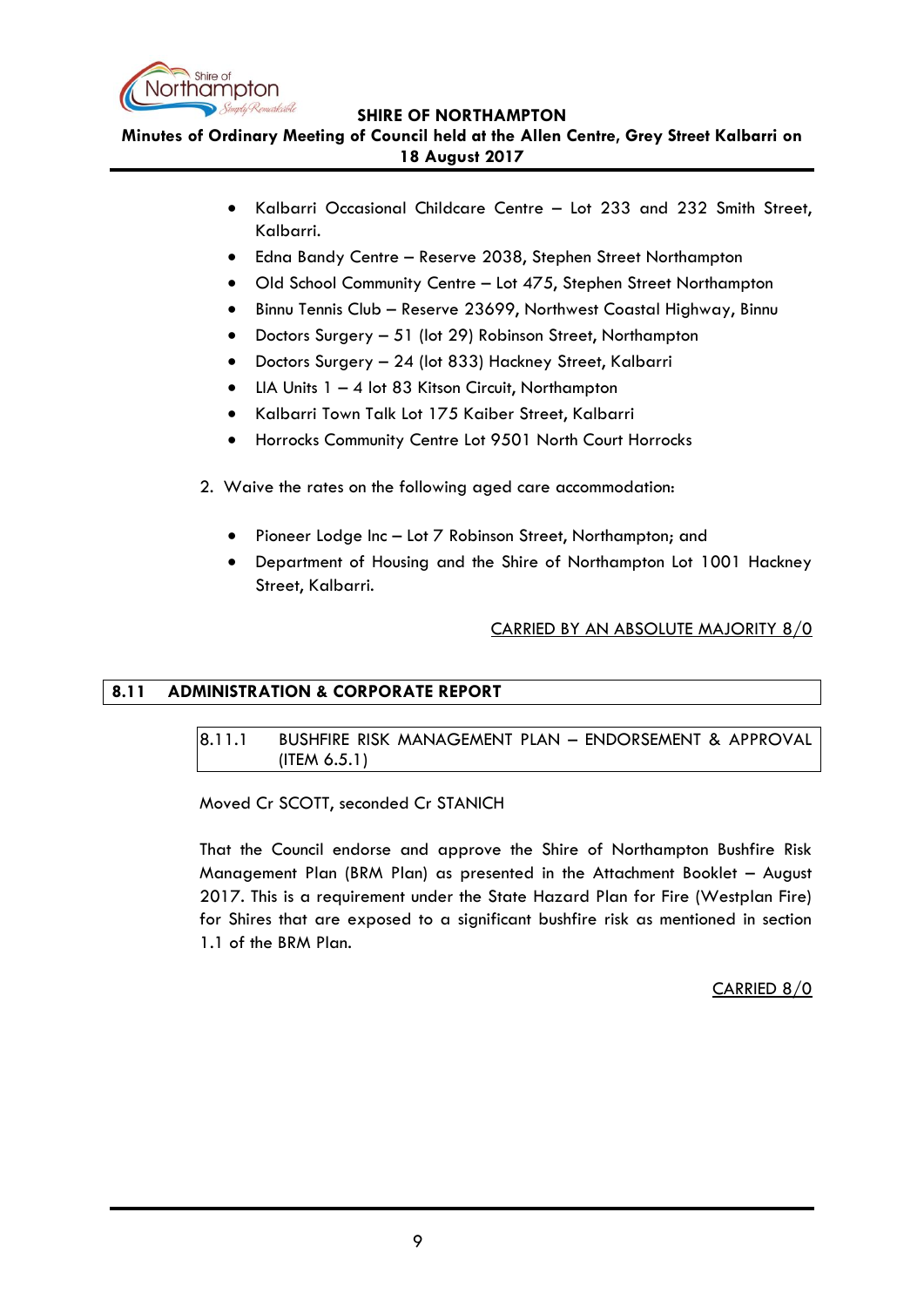

# <span id="page-9-0"></span>**Minutes of Ordinary Meeting of Council held at the Allen Centre, Grey Street Kalbarri on 18 August 2017**

8.11.2 GST REVENUE TO WESTERN AUSTRALIA (ITEM 6.5.2)

Moved Cr SUCKLING, seconded Cr PIKE

That Council:

- 1. Write to the Prime Minister of Australia and the Leader of the Opposition to demand a better return of our GST back to Western Australia.
- 2. The rate of return be set at no less that 70 cents in the dollar back to Western Australia.
- 3. The amended GST distribution back to Western Australia be dealt with as a matter of urgency.
- 4. All Western Australian Federal members also receive the same correspondence.
- 5. Publish the correspondence in the local newspapers.

CARRIED 8/0

<span id="page-9-1"></span>8.11.3 ROAD DEDICATION – HEAVY VEHICLE REST AREA (ITEM 6.5.3)

Moved Cr CARSON, seconded Cr STANICH

That Council approve for the dedication of lands, subject of Main Roads Land Dealings Plan 1660-223, as a road pursuant to Section 56 of the Land Administration Act 1997.

CARRIED 8/0

<span id="page-9-2"></span>

|  |  | 8.11.4 CANCER COUNCIL UV METERS (ITEM 6.5.4) |
|--|--|----------------------------------------------|
|--|--|----------------------------------------------|

Moved Cr STANICH, seconded Cr STOCK-STANDEN

That:

- 1. The request to provide and install a UV metre within Kalbarri be deferred for consideration in the 2018/19 Budget;
- 2. That a provision for UV metres at Horrocks and Port Gregory also be included for consideration;
- 3. Staff investigate grant funding opportunities for the project; and
- 4. Staff advises Mr Love accordingly.

CARRIED 8/0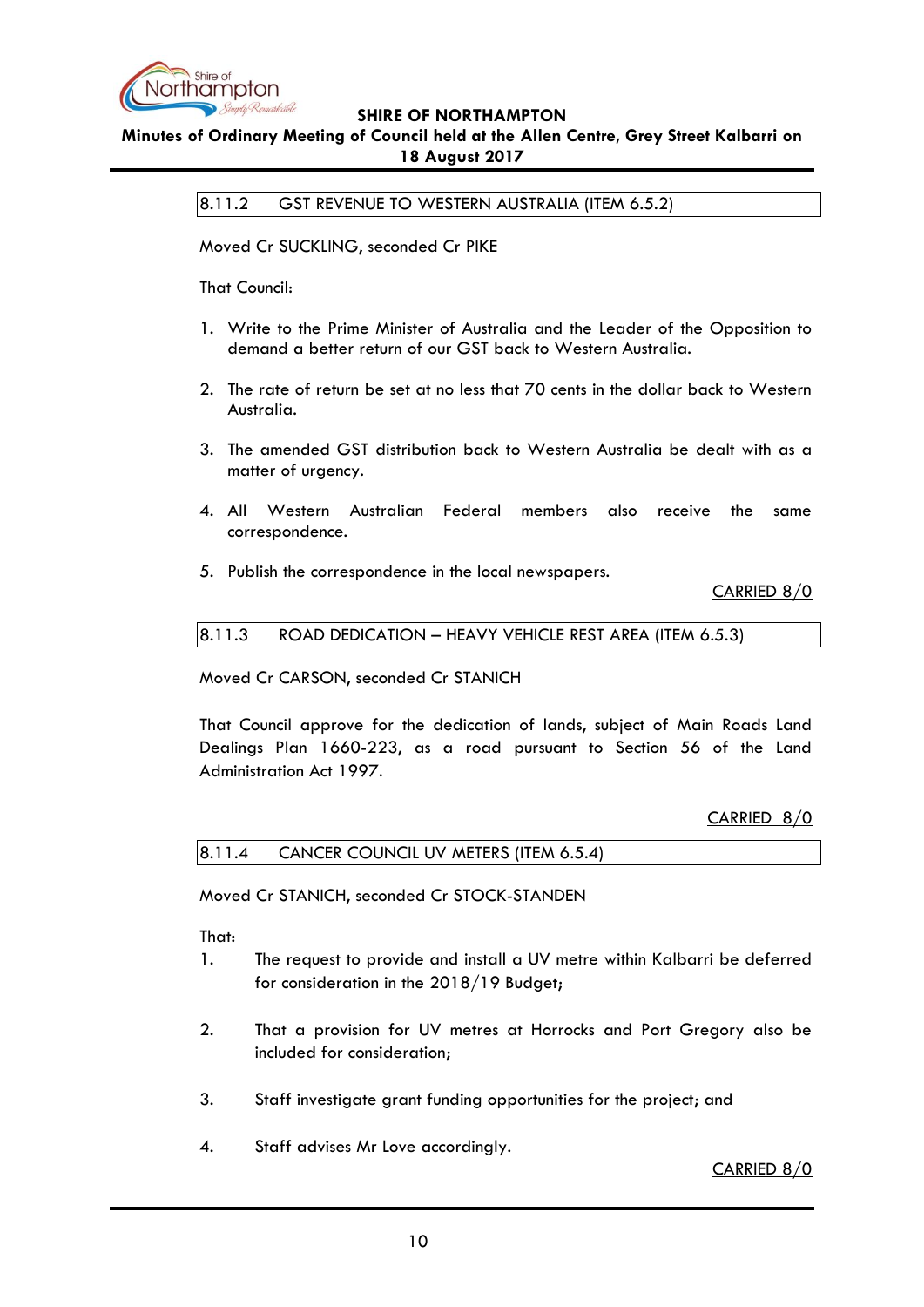

# <span id="page-10-0"></span>**Minutes of Ordinary Meeting of Council held at the Allen Centre, Grey Street Kalbarri on 18 August 2017**

8.11.5 SPORTS SCHOLARSHIP APPLICATION (ITEM 6.5.5)

Moved Cr SIMKIN, seconded Cr SUCKLING

That Council contributes \$1,000 to Luke Dooley to assist with costs for his attendance to compete in the 2017 World Marathon Canoeing Championships in South Africa in September 2017.

# CARRIED 8/0

<span id="page-10-1"></span>8.11.6 COMMUNITY SPORT & RECREATION FACILITIES FUND APPLICATION (ITEM 6.5.6)

Moved Cr SCOTT, seconded Cr CARSON

That Council supports the CSRFF grant application as presented, and forwards it to the Department of Sport and Recreation for their consideration.

CARRIED 8/0

### <span id="page-10-2"></span>8.11.7 REQUEST FOR EXEMPTION OF RATE INTEREST PENALTY (ITEM 6.5.7)

Moved Cr SCOTT, seconded Cr KRAKOUER

That Council discuss this item "*in-camera" at 2.57pm.*

CARRIED 8/0

Moved Cr STOCK- STANDEN, seconded Cr KRAKOUER

That Council continue the meeting "*out of camera" at 3.02pm.*

CARRIED 8/0

Moved Cr STANICH, seconded Cr SUCKLING

That Council accept Mr Jessop"s request to cease charging the interest rate penalty on all outstanding rates and charges as from 18 August 2017.

CARRIED BY AN ABSOLUTE MAJORITY 8/0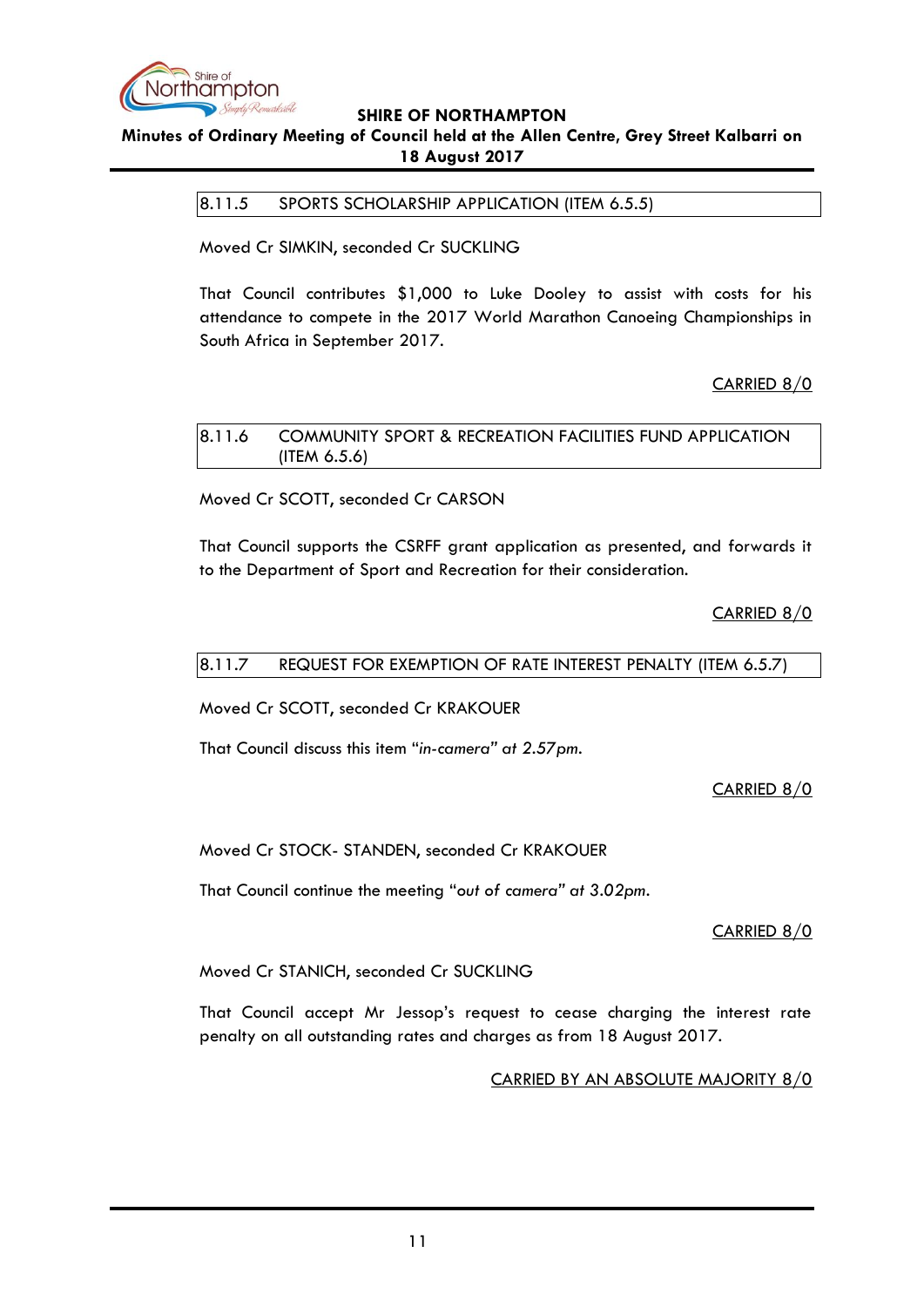

**Minutes of Ordinary Meeting of Council held at the Allen Centre, Grey Street Kalbarri on 18 August 2017**

## ADJOURNMENT

Council adjourned at 3:05pm.

Meeting reconvened at 3:14pm with the following in attendance:

Cr Simkin, Cr Scott, Cr Stock-Standen, Cr Carson, Cr Stanich, Cr Suckling, Cr Krakouer, Cr Pike, Garry Keeffe, Grant Middleton and Debbie Carson.

# <span id="page-11-0"></span>**8.12 SHIRE PRESIDENT'S REPORT**

Since the last Council meeting Cr Simkin reported on his attendance at the following:

| 2-4/8/2017 Local Government Week                                      |
|-----------------------------------------------------------------------|
| 16/8/2017 Meeting with Northampton Environmental Group representative |
| 17/8/2017 LEMC Meeting                                                |
| 18/8/2017 State Administrative Tribunal Directions Hearing            |

# <span id="page-11-1"></span>**8.13 DEPUTY SHIRE PRESIDENT'S REPORT**

Since the last Council meeting Cr Scott reported on his attendance at the following:

18/8/2017 State Administrative Tribunal Directions Hearing

### <span id="page-11-3"></span><span id="page-11-2"></span>**8.14 COUNCILLORS' REPORTS**

Since the last Council meeting Cr Suckling reported on her attendance at:

16/8/2017 Meeting with Northampton Environmental Group representative

### <span id="page-11-4"></span>8.14.2 CR PIKE

Since the last Council meeting Cr Pike reported on his attendance at:

9/8/2017 Kalbarri Maritime Advisory Group 2-4/8/2017 Local Government Week

<span id="page-11-5"></span>8.14.3 CR CARSON

Since the last Council meeting Cr Carson reported on his attendance at:

3-4/8/2017 Local Government Week